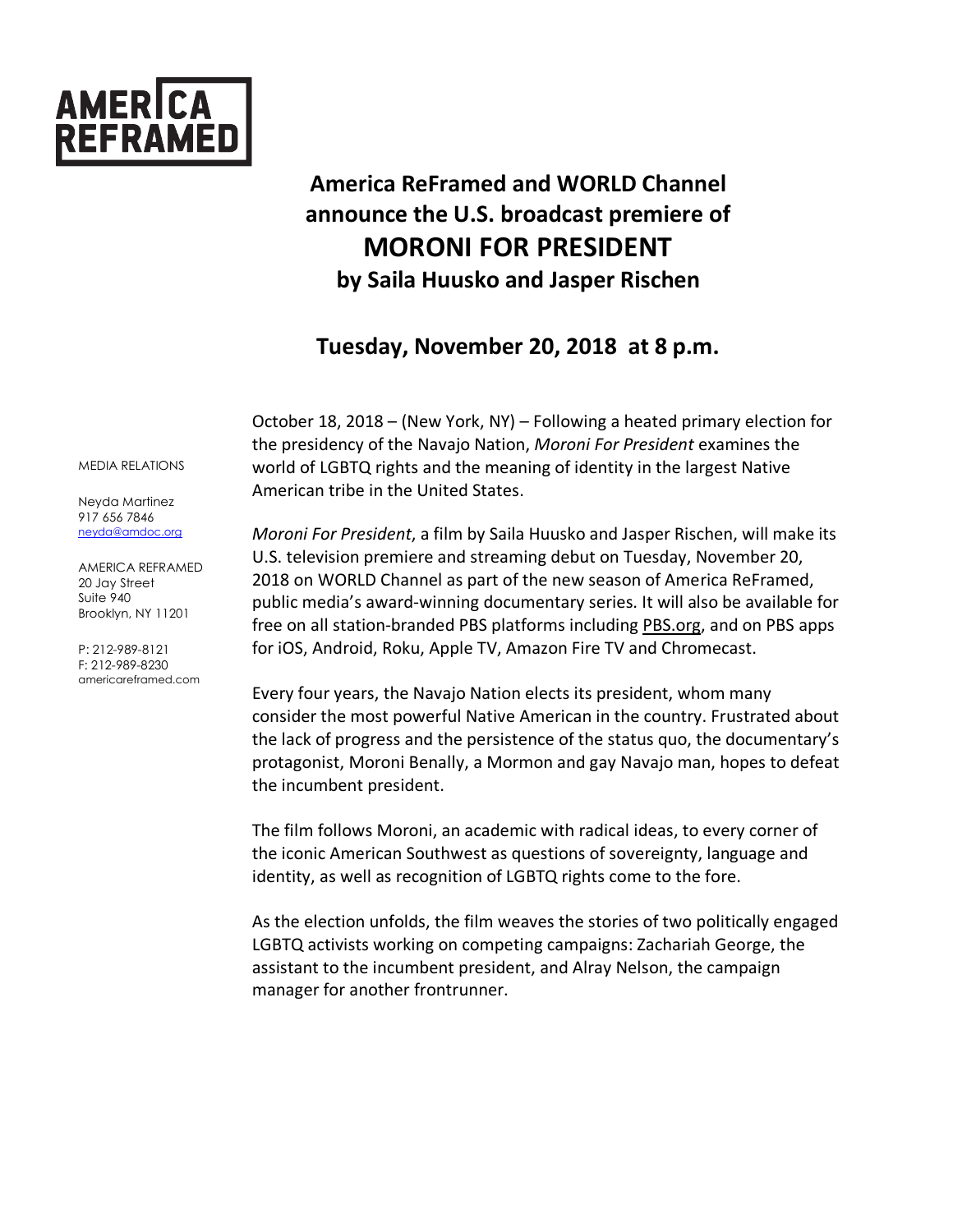

In the midst of a frenzied election fraught with challenges, Moroni soon discovers that theory and a platform do not necessarily prepare you for the daily dirt of politics and the unpredictability of voter's choice.

*Moroni For President* follows a political newcomer's grueling, lonely campaign against the "old guard," and the monumental effort it takes to change the narrative and inspire people to move in new directions.

*Moroni For President* is a co-production of Outburst Pictures, LLC and Independent Television Service (ITVS), in association with Vision Maker Media (VMM), with funding provided by the Corporation for Public Broadcasting (CPB).

**# # # #** 

#### **Media Contacts**

For interviews and special requests, journalists and reviewers may contact Neyda Martinez at **917-656-7846** or via email at neyda@amdoc.org.

### **Film Credits**

Co-Directed and Co-Produced by Saila Huusko and Jasper Rischen Executive Producer for VISION MAKER MEDIA, Shirley Kay Sneve Executive Producer for ITVS, Sally Jo Fifer

#### **# # # #**

#### **About America ReFramed**

America ReFramed is a co-production of the WORLD Channel and American Documentary, Inc.

America ReFramed curates a diverse selection of independent documentaries that brings to national audiences compelling stories which illuminate the changing contours of our ever-evolving country. Viewers will be immersed in stories that span the spectrum of American life, from the streets of towns big and small to its exurbs and country roads. The documentary series presents an array of personal voices and experiences through which we learn from our past,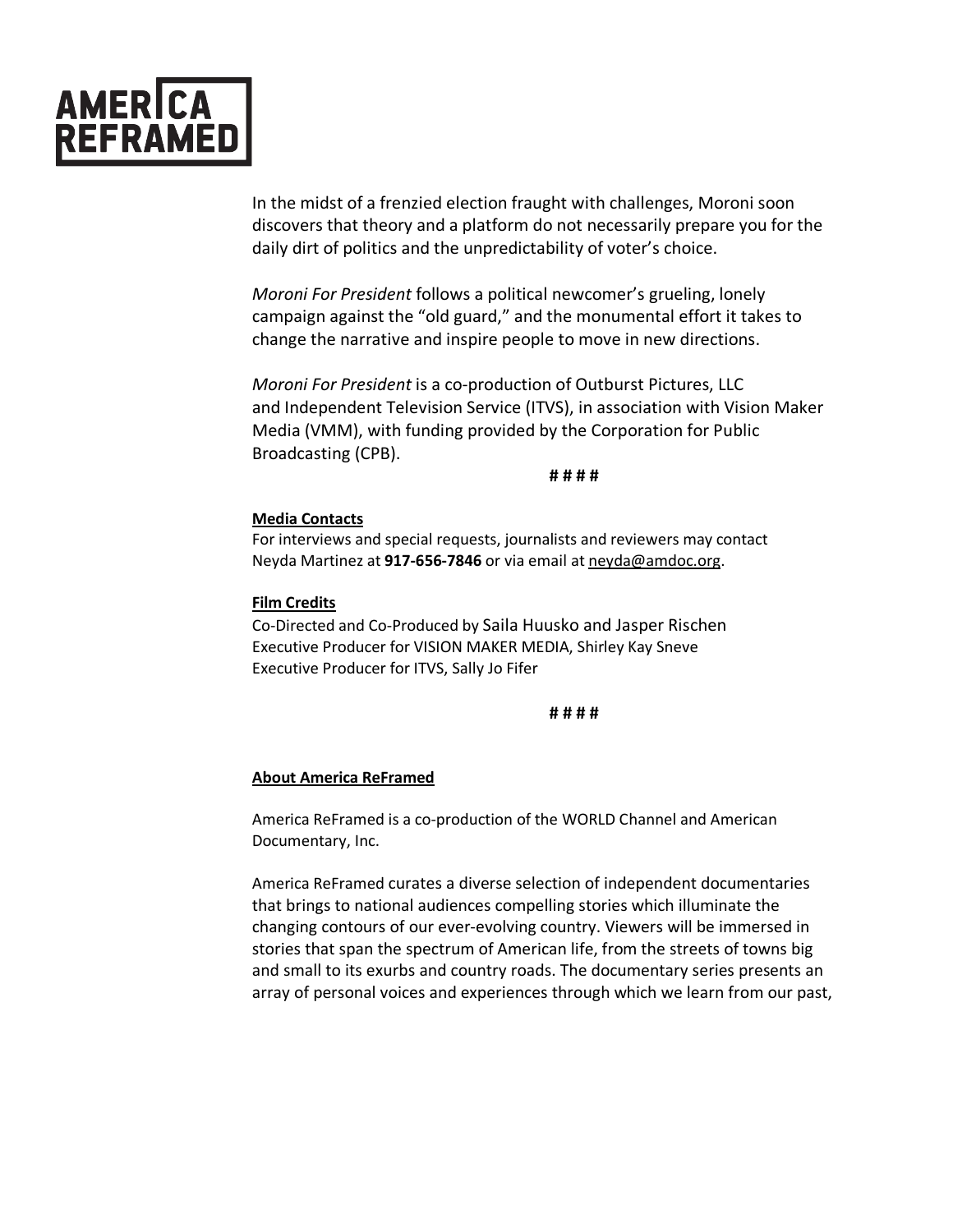

understand our present and are challenged to seek new frameworks for America's future.

An award-winning documentary series, America ReFramed is the recipient of a Peabody and Alfred I. duPont-Columbia University Award for broadcast journalism. The series has earned several Christopher, GRACIE, Telly and Cine Golden Eagle Awards, as well as multiple nominations for an EMMY, Independent Documentary Association, and Imagen Award.

#### **America ReFramed Series Credits**

Executive Producers: Justine Nagan, Chris Hastings, Chris White Series Producer: Carmen L. Vicencio

America ReFramed can be accessed online via http://worldchannel.org/programs/america-reframed/ and, https://www.facebook.com/WorldChannel https://www.facebook.com/AmericaReFramed

@worldchannel @americareframed

#### **America ReFramed Co-Producers**

**American Documentary, Inc**. (AmDoc) is a multimedia arts organization dedicated to creating, identifying and presenting contemporary stories that express opinions and perspectives rarely featured in mainstream media outlets. AmDoc is a catalyst for public culture, developing collaborative strategic engagement activities around socially relevant content on television, online and in community settings. These activities are designed to trigger action, from dialogue and feedback to educational opportunities and community participation. AmDoc is a 501(c)(3) not-for-profit organization. For more information, visit: www.amdoc.org

#### **WORLD Channel**

WORLD Channel tells stories that humanize complex issues. WORLD shares the best of public media in news, documentaries, and fact-based informational programming that helps us understand conflicts, movements and cultures that may be distinct from our own. WORLD's original content offers a national platform to makers examining issues too often ignored by mainstream media. These emerging and master filmmakers spotlight a diversity of voices, telling stories not heard elsewhere. WORLD has won a Peabody Award, an Alfred I. duPont-Columbia Award